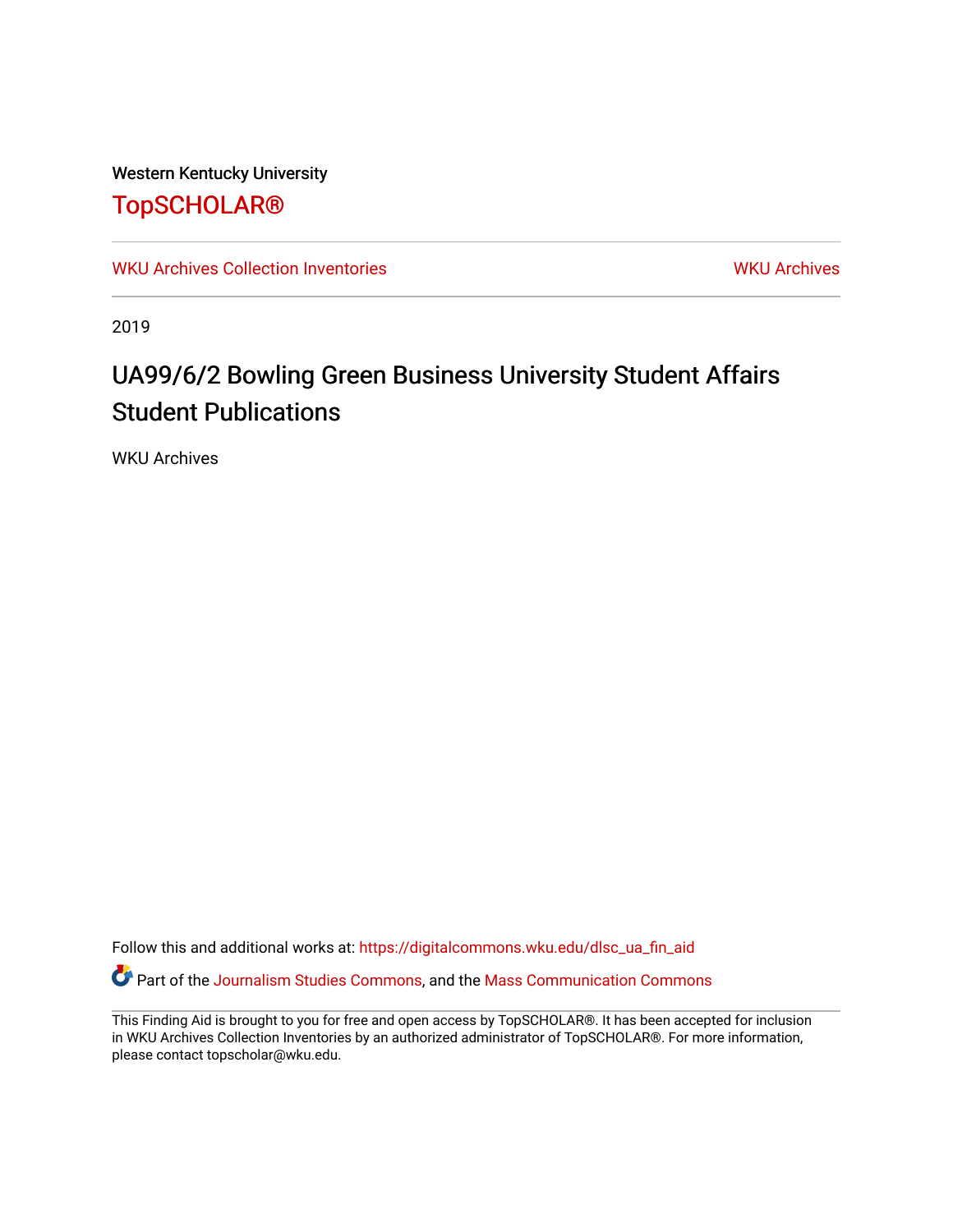

**Western Kentucky University UA99 Bowling Green Business University Series 6 Student Affairs Subseries 2 Student Publications**

### **Contact information:**

WKU Archives 1906 College Heights Blvd.#11092 Bowling Green, KY 42101-1092 Phone: 270-745-4793 Email: [archives@wku.edu](mailto:archives@wku.edu) Home page: - <https://wku.edu/library/archive> © 2019 WKU Archives, Western Kentucky University. All rights reserved.

#### **Administrative History:**

1884 Southern Normal 1892 Cherry boys take over - renamed BGBC & Literary Institute 1894 renamed Southern Normal School & BGBC 1907 Jan. 7 SNS becomes WKU

Cherry sold business section to Joseph Dickey, J.Lewie Harman & W.S. Ashby

1st privately owned business school to get 4 year college status and membership in Association of Kentucky Colleges & Universities

1963 June 1 BGBU merged with WKU

**Description:** Publications created by students of the Bowling Green Business University. These include newspapers, magazines and yearbooks.

**Dates:** 1926-1963

**Extent:** 6.5 cu. ft., CDs, oversize

**Subject Analytics:** Bowling Green Business University Clubs Fraternities & sororities

**Digital Commons:** Communication Journalism Studies

**Accession Information:**  Berry Dobson UA1972 H.H. Houchens

Student organizations **Thirteeners** Veterans

Mass Communication Social and Behavioral Sciences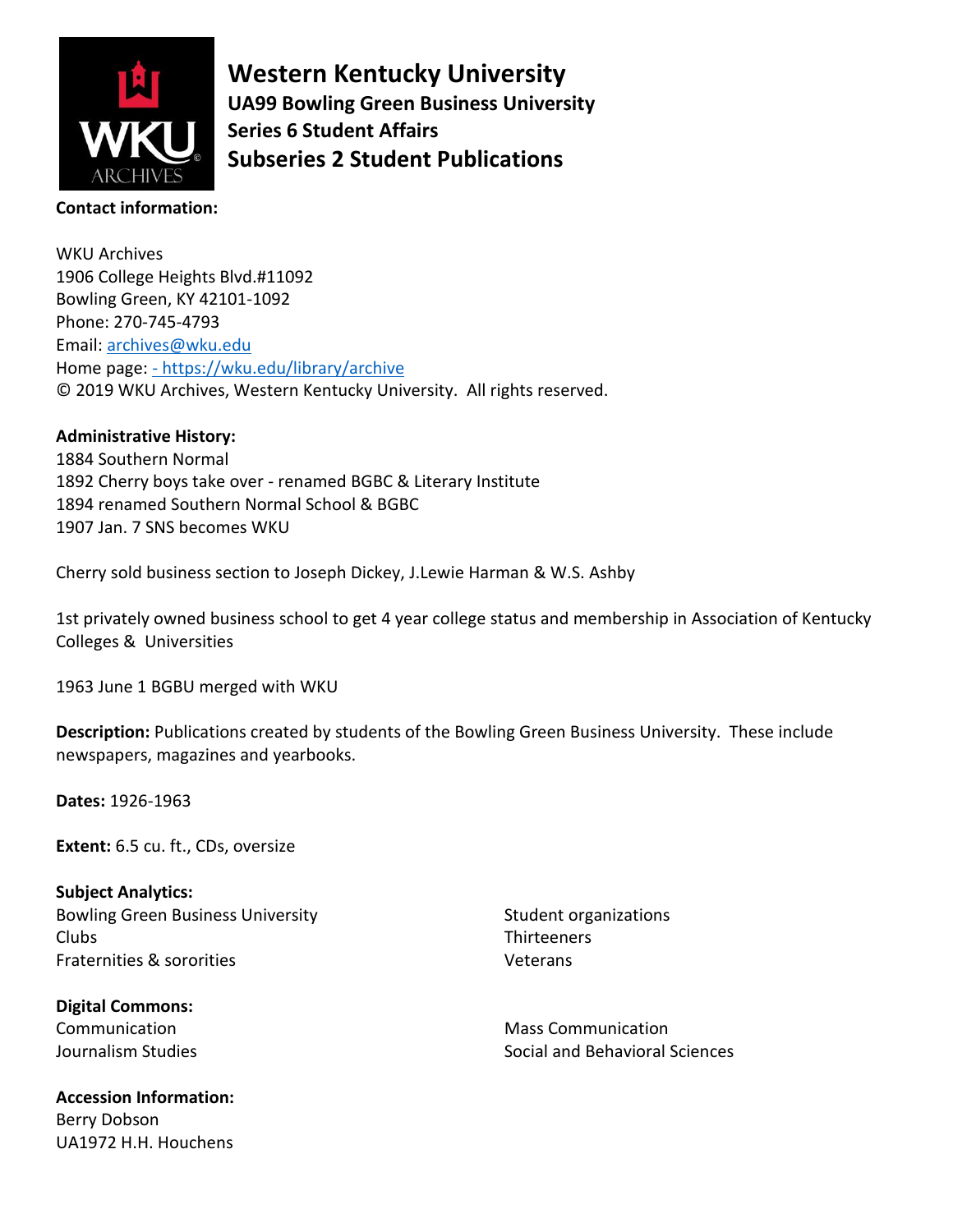UA1998-9 Dudley Berthold UA2007-99

#### **Access Restrictions:** none

**Preferred Citation:** UA99/6/2 BGBU Student Affairs Student Publications, WKU Archives, Bowling Green, Kentucky, USA.

**Processing Information:** Records processed and collection inventory created 2019.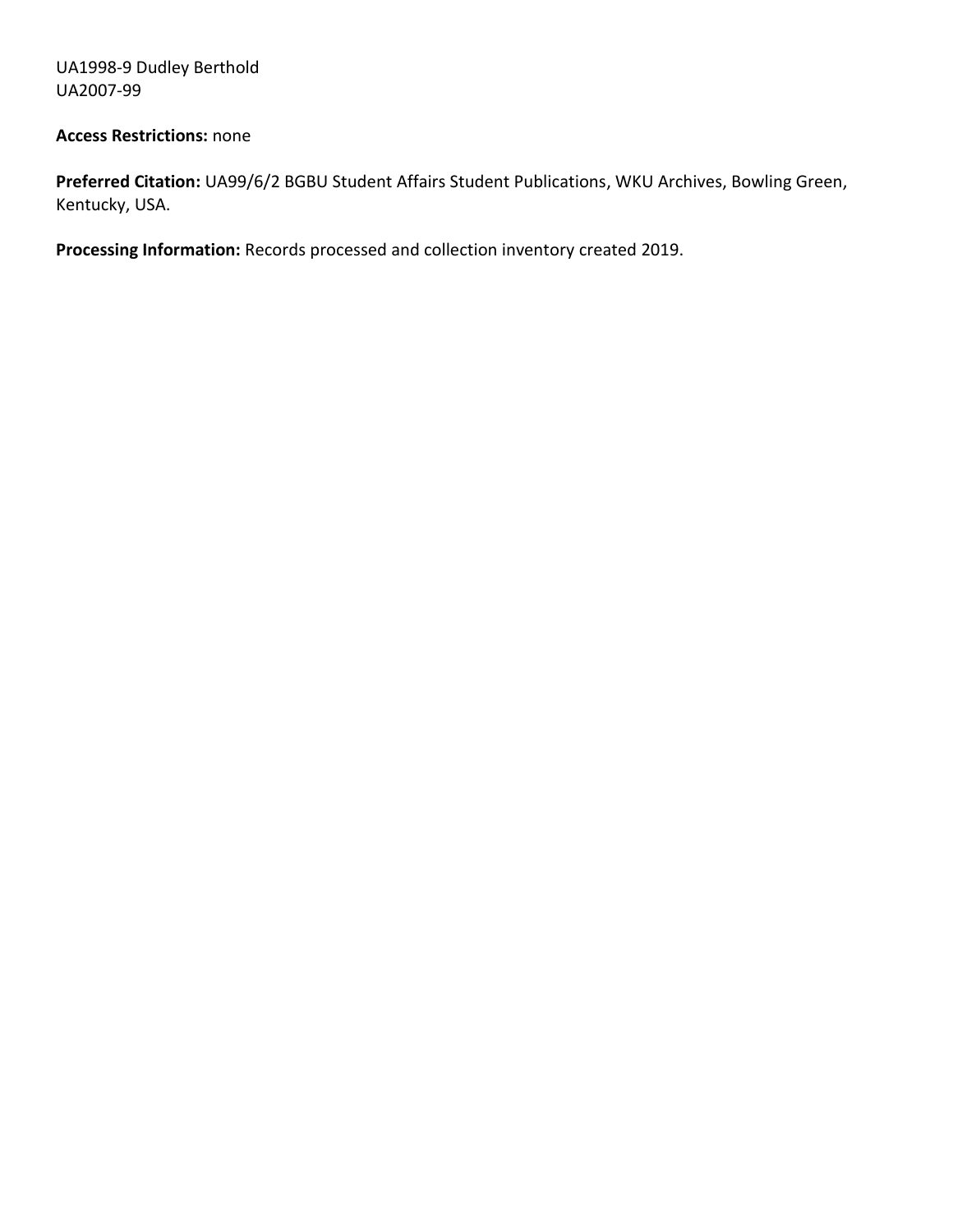# **Finding Aid Report**

### *12/05/2019*

| <b>UA99.6.2</b>            | <b>Records</b>                                                                                                                   | <b>Date</b>            |  |  |  |  |
|----------------------------|----------------------------------------------------------------------------------------------------------------------------------|------------------------|--|--|--|--|
| Level                      | <b>Subseries</b>                                                                                                                 | <b>Linked toUA99.6</b> |  |  |  |  |
| Title                      | <b>UA99 Bowling Green Business University</b>                                                                                    |                        |  |  |  |  |
| <b>Collection</b>          | <b>Series 6 Student Affairs</b><br><b>Subseries 2 Student Publications</b>                                                       |                        |  |  |  |  |
| <b>Scope &amp; Content</b> | <b>WKU Archives</b>                                                                                                              |                        |  |  |  |  |
|                            | Publications created by students of the Bowling Green Business University. These include newspapers, magazines and<br>yearbooks. |                        |  |  |  |  |

#### **Container List**

| <b>Container</b> | <b>Folder</b>        | <b>Creator</b>                                                                                                                                                                                                                                                                                                                                                                                                                                                                                                                                                                                                                                                                                                                                                                                                                                                                                                                                                                                                                                                                                                                                                                                                      | <b>Date</b> | Title        |                         |
|------------------|----------------------|---------------------------------------------------------------------------------------------------------------------------------------------------------------------------------------------------------------------------------------------------------------------------------------------------------------------------------------------------------------------------------------------------------------------------------------------------------------------------------------------------------------------------------------------------------------------------------------------------------------------------------------------------------------------------------------------------------------------------------------------------------------------------------------------------------------------------------------------------------------------------------------------------------------------------------------------------------------------------------------------------------------------------------------------------------------------------------------------------------------------------------------------------------------------------------------------------------------------|-------------|--------------|-------------------------|
|                  | $1 - 5$              | <b>Bowling Green Business University</b>                                                                                                                                                                                                                                                                                                                                                                                                                                                                                                                                                                                                                                                                                                                                                                                                                                                                                                                                                                                                                                                                                                                                                                            | 1936-1943   | <b>BUWKY</b> |                         |
| Description      | UA1972 H.H. Houchens |                                                                                                                                                                                                                                                                                                                                                                                                                                                                                                                                                                                                                                                                                                                                                                                                                                                                                                                                                                                                                                                                                                                                                                                                                     |             | Subjects     | World War II, 1939-1945 |
|                  |                      | Vol. I, No. 1, Mar. 1936 (5) - https://digitalcommons.wku.edu/dlsc_ua_records/98/<br>Vol. I, No. 3, May 1936 (2) - https://digitalcommons.wku.edu/dlsc_ua_records/99/                                                                                                                                                                                                                                                                                                                                                                                                                                                                                                                                                                                                                                                                                                                                                                                                                                                                                                                                                                                                                                               |             |              |                         |
|                  |                      | Vol. II, No. 3, Nov. 1936 - https://digitalcommons.wku.edu/dlsc_ua_records/101/                                                                                                                                                                                                                                                                                                                                                                                                                                                                                                                                                                                                                                                                                                                                                                                                                                                                                                                                                                                                                                                                                                                                     |             |              |                         |
|                  |                      | Vol. III, No. VI, Feb. 1938 - https://digitalcommons.wku.edu/dlsc_ua_records/100                                                                                                                                                                                                                                                                                                                                                                                                                                                                                                                                                                                                                                                                                                                                                                                                                                                                                                                                                                                                                                                                                                                                    |             |              |                         |
|                  |                      | Vol. IV, No. I, Sep. 1938 - https://digitalcommons.wku.edu/dlsc_ua_records/102/<br>Vol. IV, No. II, Oct. 1938 - https://digitalcommons.wku.edu/dlsc_ua_records/103/<br>Vol. IV, No. III, Nov. 1938 - https://digitalcommons.wku.edu/dlsc_ua_records/104<br>Vol. IV, No. IV, Dec. 1938 (2) - https://digitalcommons.wku.edu/dlsc_ua_records/106/<br>Vol. IV, No. V, Jan. 1939 - https://digitalcommons.wku.edu/dlsc_ua_records/105/<br>Vol. IV, No. VI, Feb. 1939 - https://digitalcommons.wku.edu/dlsc_ua_records/109/<br>Vol. IV, No. VII, Mar. 1939 - https://digitalcommons.wku.edu/dlsc_ua_records/108/<br>Vol. IV, No. VIII, Apr. 1939 - https://digitalcommons.wku.edu/dlsc_ua_records/107/<br>Vol. IV, No. IX, May 1939 - https://digitalcommons.wku.edu/dlsc_ua_records/110/<br>Vol. IV, No. X, Jun. 1939 - https://digitalcommons.wku.edu/dlsc_ua_records/111/<br>Vol. V, No. 1, Sep. 1939 - https://digitalcommons.wku.edu/dlsc_ua_records/113/<br>Vol. VI, No. I, Sep. 1940 - https://digitalcommons.wku.edu/dlsc_ua_records/112/<br>Vol. VI, No. II, Oct. 1940 - https://digitalcommons.wku.edu/dlsc_ua_records/116/<br>Vol. VI, No. X, Jun. 1941 - https://digitalcommons.wku.edu/dlsc_ua_records/115/ |             |              |                         |
|                  |                      | Vol. VII, No. II, Oct. 1941 - https://digitalcommons.wku.edu/dlsc_ua_records/114/<br>Vol. VII, No. V, Jan. 1942 (2) - https://digitalcommons.wku.edu/dlsc_ua_records/119/<br>Vol. VII, No. VI, Feb. 1942 - https://digitalcommons.wku.edu/dlsc_ua_records/118/<br>Vol. VII, No. VIII, Apr. 1942 (2) - https://digitalcommons.wku.edu/dlsc_ua_records/117/<br>Vol. VII, No. IX, May 1942 (2) - https://digitalcommons.wku.edu/dlsc_ua_records/122/<br>Vol. VII, No. X, Jun. 1942 - https://digitalcommons.wku.edu/dlsc_ua_records/121/                                                                                                                                                                                                                                                                                                                                                                                                                                                                                                                                                                                                                                                                               |             |              |                         |
|                  |                      | Vol. VIII, No. I, Sep. 1942 (2) - https://digitalcommons.wku.edu/dlsc_ua_records/120/<br>Vol. VIII, No. III, Nov. 1942 - https://digitalcommons.wku.edu/dlsc_ua_records/127/<br>Vol. VIII, No. IV, Dec. 1942 - https://digitalcommons.wku.edu/dlsc_ua_records/126/<br>Vol. VIII, No. V, Jan. 1943 (2) - https://digitalcommons.wku.edu/dlsc_ua_records/125/                                                                                                                                                                                                                                                                                                                                                                                                                                                                                                                                                                                                                                                                                                                                                                                                                                                         |             |              |                         |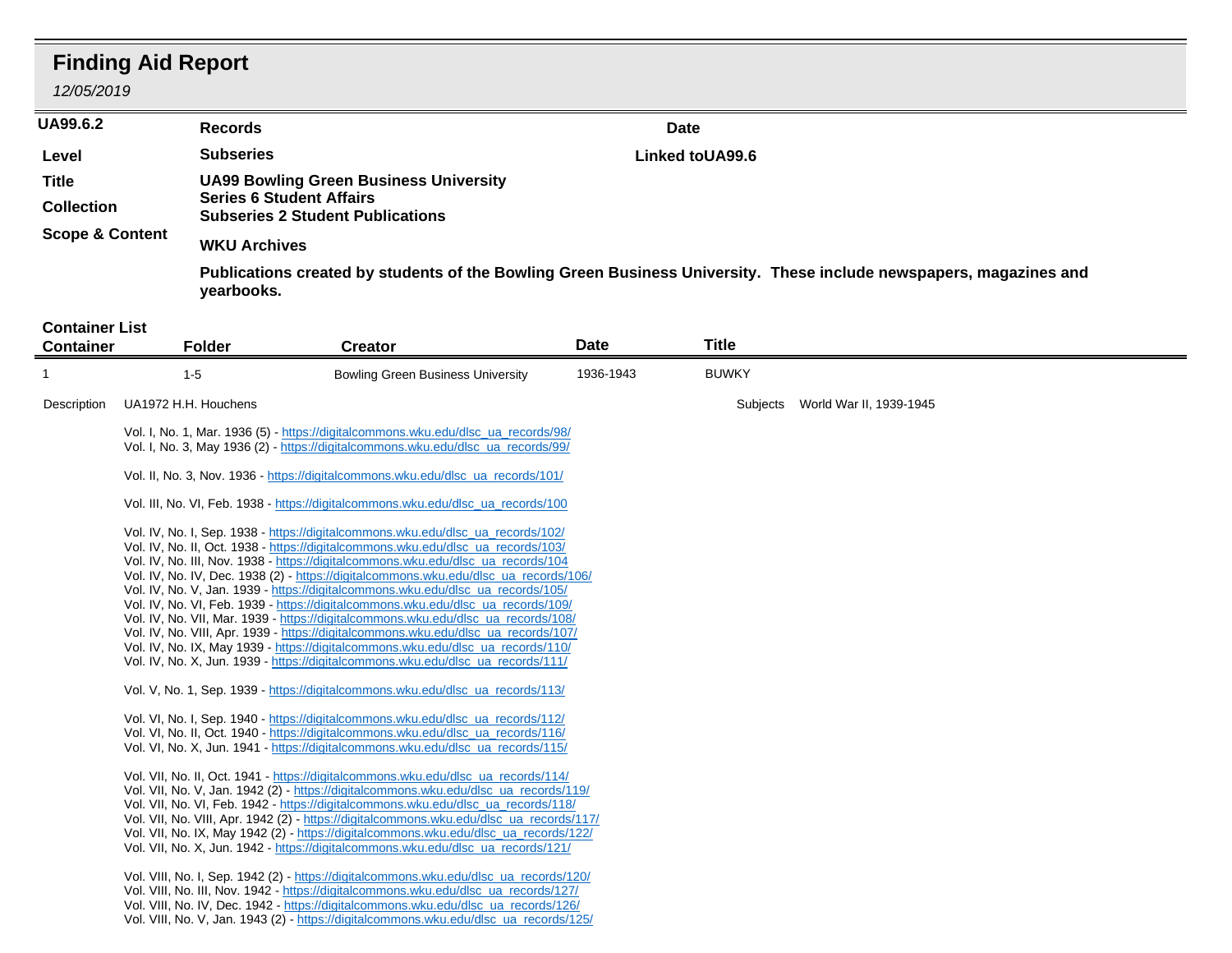Vol. VIII, No. VI, Feb. 1943 (2) - [https://digitalcommons.wku.edu/dlsc\\_ua\\_records/124/](https://digitalcommons.wku.edu/dlsc_ua_records/124/)

Vol. VIII, No. VII, Mar. 1943 - [https://digitalcommons.wku.edu/dlsc\\_ua\\_records/123/](https://digitalcommons.wku.edu/dlsc_ua_records/123/)

| 1           | 6                                                                                                                                                                                                                                                                                                                                                                                                                                                                                                                                                                                                                                                                                                   | Veterans Club (BGBU)                                                                             | 1946      | General Journal                   |  |  |  |
|-------------|-----------------------------------------------------------------------------------------------------------------------------------------------------------------------------------------------------------------------------------------------------------------------------------------------------------------------------------------------------------------------------------------------------------------------------------------------------------------------------------------------------------------------------------------------------------------------------------------------------------------------------------------------------------------------------------------------------|--------------------------------------------------------------------------------------------------|-----------|-----------------------------------|--|--|--|
| Description |                                                                                                                                                                                                                                                                                                                                                                                                                                                                                                                                                                                                                                                                                                     | First Year, No. 1, Oct. 25, 1946 photocopy - https://digitalcommons.wku.edu/dlsc_ua_records/294/ |           | Subjects<br>Veterans              |  |  |  |
|             | First Year, No. 3, Nov. 8, 1946 photocopy of masthead                                                                                                                                                                                                                                                                                                                                                                                                                                                                                                                                                                                                                                               |                                                                                                  |           |                                   |  |  |  |
|             | B.U. Towers Get New Paint Job<br>Cave Outing Set for November 16<br><b>Commerce Classes Select Officers</b><br>Dunham Dance Tops Vets' Hops<br>Members Invited for Camera Club                                                                                                                                                                                                                                                                                                                                                                                                                                                                                                                      |                                                                                                  |           |                                   |  |  |  |
| 1           | $7 - 10$                                                                                                                                                                                                                                                                                                                                                                                                                                                                                                                                                                                                                                                                                            | <b>Bowling Green Business University</b>                                                         | 1948-1951 | $T'$ n' T                         |  |  |  |
| Description | Berry Dobson                                                                                                                                                                                                                                                                                                                                                                                                                                                                                                                                                                                                                                                                                        |                                                                                                  |           |                                   |  |  |  |
|             | T 'n' T stands for Toppers 'n' Towers                                                                                                                                                                                                                                                                                                                                                                                                                                                                                                                                                                                                                                                               |                                                                                                  |           |                                   |  |  |  |
|             | Vol. 1, No. 1, Dec. 1948 - https://digitalcommons.wku.edu/dlsc_ua_records/128/<br>Vol. 1, No. 2, Jan. 1949 (2) - https://digitalcommons.wku.edu/dlsc_ua_records/133/<br>Vol. 1, No. 3, Feb. 1949 (3) - https://digitalcommons.wku.edu/dlsc_ua_records/132/<br>Vol. 1, No. 4, Mar. 1949 (2) - https://digitalcommons.wku.edu/dlsc_ua_records/131/<br>Vol. 1, No. 5, Apr. 1949 (2) - https://digitalcommons.wku.edu/dlsc_ua_records/130/<br>Vol. 1, No. 6, May 1949 - https://digitalcommons.wku.edu/dlsc_ua_records/129/<br>Vol. 1, No. 7, Oct. 1949 (2) - https://digitalcommons.wku.edu/dlsc_ua_records/136/<br>Vol. 1, No. 8, Nov. 1949 (2) - https://digitalcommons.wku.edu/dlsc_ua_records/135/ |                                                                                                  |           |                                   |  |  |  |
|             | Vol. 2, No. 1, Dec. 1949 (2) - https://digitalcommons.wku.edu/dlsc_ua_records/134/<br>Vol. 2, No. 2, Jan. 1950 (2) - https://digitalcommons.wku.edu/dlsc_ua_records/139/<br>Vol. 2, No. 3, Feb. 1950 - https://digitalcommons.wku.edu/dlsc_ua_records/142/<br>Vol. 2, No. 4, Apr. 1950 (2) https://digitalcommons.wku.edu/dlsc_ua_records/143/<br>Vol. 3, No. 1, Dec. 1950 (2) - https://digitalcommons.wku.edu/dlsc_ua_records/141/                                                                                                                                                                                                                                                                |                                                                                                  |           |                                   |  |  |  |
|             |                                                                                                                                                                                                                                                                                                                                                                                                                                                                                                                                                                                                                                                                                                     |                                                                                                  |           |                                   |  |  |  |
|             | Vol. 3, No. 1, May 1951 - https://digitalcommons.wku.edu/dlsc_ua_records/140/                                                                                                                                                                                                                                                                                                                                                                                                                                                                                                                                                                                                                       |                                                                                                  |           |                                   |  |  |  |
| 1           | $11 - 12$                                                                                                                                                                                                                                                                                                                                                                                                                                                                                                                                                                                                                                                                                           | Thirteeners                                                                                      | 1955-1958 | 13er's Annual Student Directory   |  |  |  |
| Description | UA1998-9 Dudley Berthold<br>UA2007-99                                                                                                                                                                                                                                                                                                                                                                                                                                                                                                                                                                                                                                                               |                                                                                                  |           | Telephone directories<br>Subjects |  |  |  |
|             | 1955-56 WKSC and BGBU<br>1956-57 WKSC and BGBU (3)<br>1957-58 WKSC and BGBU (2)                                                                                                                                                                                                                                                                                                                                                                                                                                                                                                                                                                                                                     |                                                                                                  |           |                                   |  |  |  |
| CD Box 1    | CD82-CD112                                                                                                                                                                                                                                                                                                                                                                                                                                                                                                                                                                                                                                                                                          | <b>WKU Archives</b>                                                                              | 1926-1963 | <b>Towers</b>                     |  |  |  |
| Description | Digital images and pdf files of yearbooks.                                                                                                                                                                                                                                                                                                                                                                                                                                                                                                                                                                                                                                                          |                                                                                                  |           |                                   |  |  |  |
| on shelf    |                                                                                                                                                                                                                                                                                                                                                                                                                                                                                                                                                                                                                                                                                                     | <b>WKU Archives</b>                                                                              | 1926-1948 | <b>Towers</b>                     |  |  |  |
| Description | $1926 - 2$<br>$1927 - 2$<br>$1928 - 2$<br>1929 - 1<br>$1930 - 1$                                                                                                                                                                                                                                                                                                                                                                                                                                                                                                                                                                                                                                    |                                                                                                  |           |                                   |  |  |  |